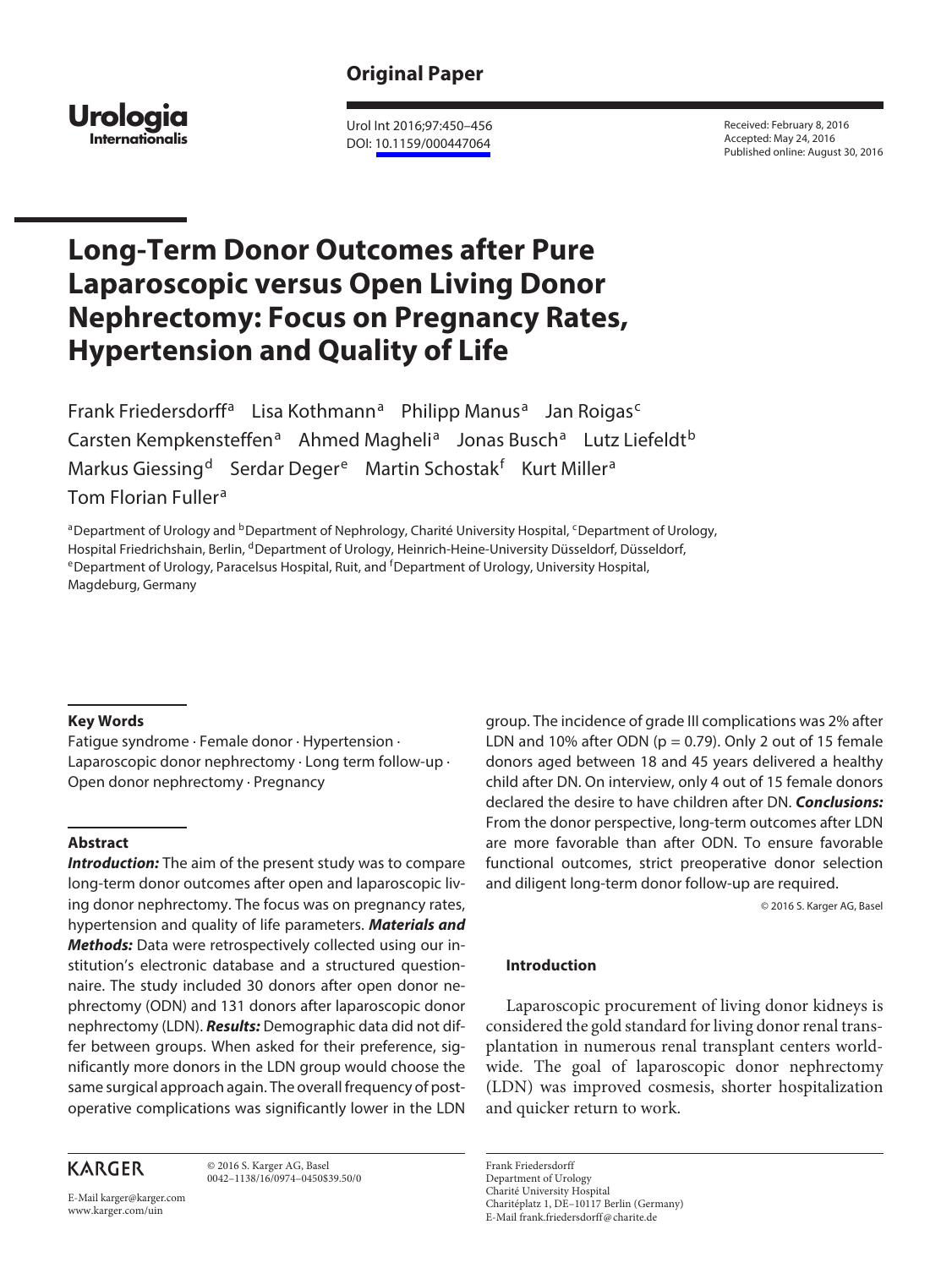The number of live kidney transplants has further risen in the past few years, whereby LDN is the gold standard in large transplant centers (open donor nephrectomy, ODN) [1]. We started LDN in 1999 and to date have carried out more than 500 pure laparoscopic non-handassisted procedures. We perform approximately 100 renal transplants per year, roughly 30–50% of which are living donor renal transplants.

 In considering the possible long-term side effects for donors who undergo a nephrectomy, the most prominent ones are arterial hypertension, chronic renal failure and chronic fatigue syndrome (CFS). CFS is a condition exhibiting symptoms of exhaustion, which are associated and also observed with chronic cardiovascular disease and tumor morbidity. Part of the pathology is suspected to be an anemic state, which may occur due to reduced production of erythropoietin by the kidney. A study published in 2007 showed that the prevalence of CFS was greater after ODN than after LDN [2].

 With respect to live kidney donations, women, on average, donate more than 50% of kidneys [3] . A proportion of these are still in the childbearing age. A physiologic pregnancy is characterized by the increase in renal blood flow and glomerular filtration rate (GFR) [4], which requires particular surveillance of creatinine for pregnant women who in the past have undergone kidney donation. Also, there is a potential increase in the possibility of preeclampsia [5]. The risk of preeclampsia is increased compared to pregnancies prior to live kidney donation, however not when compared to the average population [6]. Aside from this risk, the willingness for a pregnancy after kidney donation requires further investigation.

 Ibrahim et al. [1] investigated GFR, albuminuria, hypertension, overall health status and quality of life for 255 donors from 2003 to 2007 and showed that survival and risk for end-stage renal disease for live kidney donors was comparable to the average population. Nonetheless, a mortality risk of 0.03% and a 22% risk for minor and 3–6% risk for major perioperative complications remain  $[7]$ .

 The purpose of this retrospective study was to investigate to what extent LDN is superior to ODN and compare the 2 surgical techniques from the donor perspective. Furthermore, the goal was to determine the health consequences that donors who undergo live kidney donation may experience with particular emphasis on development of CFS as well as compliance with pregnancy in women after kidney donation.

# **Materials and Methods**

# *Patients*

 The Ethics Committee at Charité University Hospital Berlin approved this study. All patients provided written informed consent for this research study.

 The study period included all live kidney donations from January 1, 2000, until December 31, 2010, at the Benjamin Franklin Campus (n = 30) and from January 1, 2004, until December 31, 2009, at the Mitte Campus (n = 131) of the Charité Hospital Berlin. LDNs were performed at the Mitte Campus while ODNs were carried out at the Benjamin Franklin Campus. Both transplant centers had different volumes of waiting list. For that reason, we had a difference in the number of patients included in each group of the study.

 All donors underwent an extensive medical workup to rule out malignancies and chronic diseases. Renal vascular imaging was performed with multi-slice CT angiography and with MR angiography. Routine assessment of donor split renal function was carried out using 99mTC-MAG3 renography. In cases of a relevant difference between the left and the right donor kidney (i.e. >5% difference in GFR), we procured the kidney with inferior function, regardless of the renal vascular anatomy.

# *Outcome Parameters*

 Several parameters were examined like creatinine level, blood pressure (BP), body mass index (BMI), proteinuria and medication. To estimate the economic impact and expenses of the procedures, the period of hospitalization and duration of sick leave were included. Pregnancies and abortions after the LDN serve to guide attention specifically to the donor compliance of women and how LDN affects their willingness to have a pregnancy after the procedure.

 Furthermore, the occurrence or remainder of damages due to the surgery such as bleeding, blood transfusion, revision, organ loss, chylaszitis, wound healing dysfunctions, incisional hernia, wound relaxation, elevated transaminases, hematoma, chronic wound pain, paresthesia and CFS were evaluated.

 Another important aspect in the comparison between the open and LDN is the patient's willingness to repeat the same procedure again, given the choice of both procedures. To evaluate this, patients were asked if they, based on their recent experience, would choose the same surgical technique in the hypothetical scenario that the surgery was repeated.

 Quality of life also plays an important role in the complete evaluation of a patient's health status. The assessment tool used was developed in our hospital measuring tool of quality-of-life research and allows analysis of the health-related quality of life in a manner that is independent of current health status and age.

## *Surgical Technique*

Laparoscopic Donor Nephrectomy

 LDN was performed as a pure laparoscopic, non-hand-assisted procedure using a 4-port transperitoneal access. A pneumoperitoneum of 15 mm Hg was routinely used. Arteries were secured with 12 mm Hemolock and titanium clips. For right-side LDN, the renal vein was secured with an Endo-TA multi-fire stapler, while the left renal vein was typically secured and transected with a vascular Endo-GIA stapler. Kidneys were extracted via a flank incision of approximately 6 cm in length before being flushed with ice-cold HTK solution.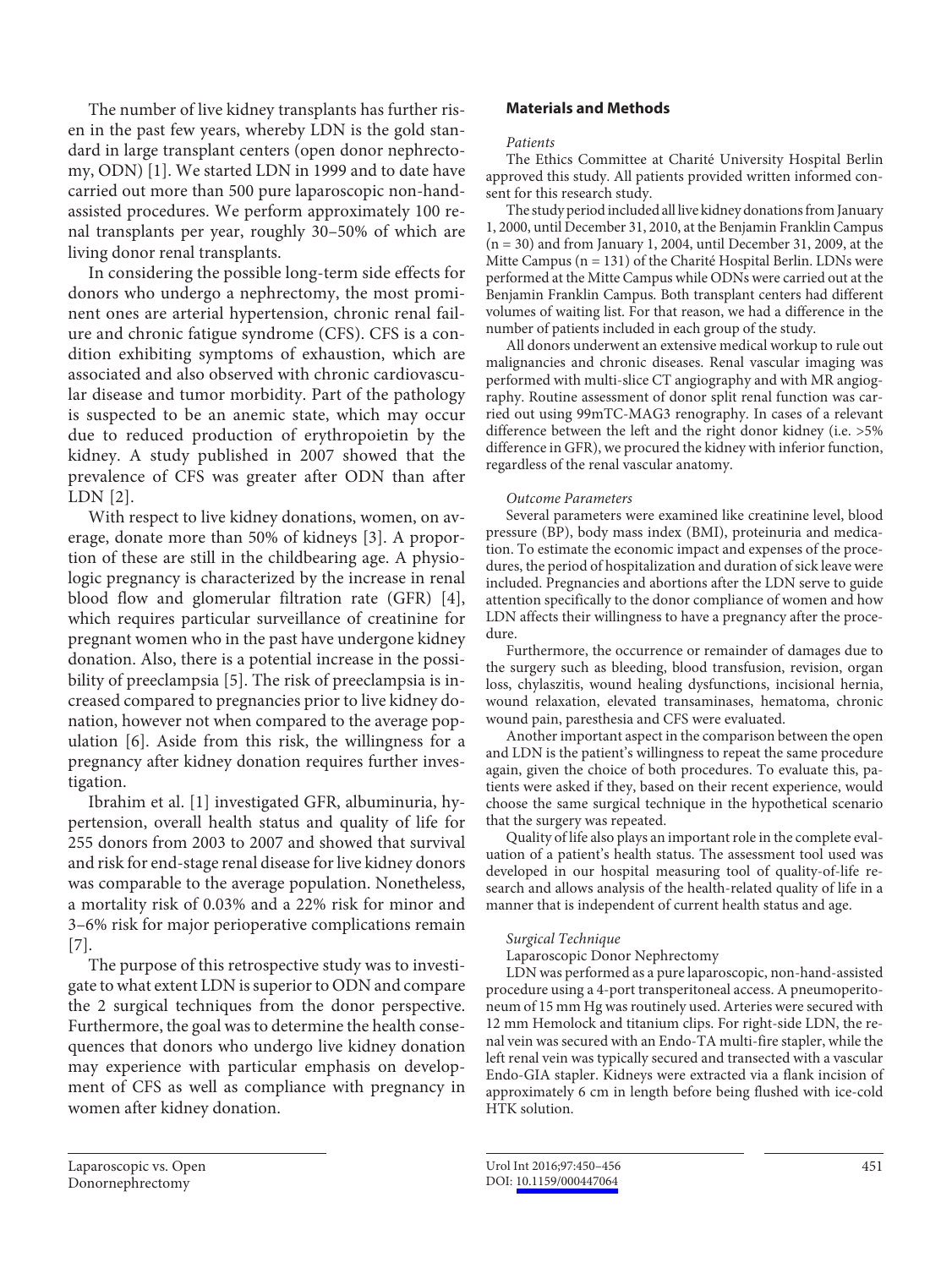#### **Table 1.** Demographic data

|                                       | $ODN (n = 30)$     | $LDN (n = 131)$    | p value  |
|---------------------------------------|--------------------|--------------------|----------|
| Donor age                             | $51.5 \pm 10.6$    | $47.6 \pm 11.5$    | 0.09     |
| Creatinine preoperative, mg/dl        | $0.81 \pm 0.15$    | $0.82 \pm 0.15$    | 0.67     |
| BP preoperative, mm Hg                | $103.03 \pm 13.57$ | $103.47 \pm 10.62$ | 0.87     |
| Donor with BP medication before DN, % | 17.9(5/28)         | 14.2 (14/98)       | 0.64     |
| BMI preoperative, $\text{kg/m}^2$     | $25.8 \pm 3.2$     | $25.3 \pm 3.8$     | 0.45     |
| Female donor, %                       | 67                 | 77                 | 0.37     |
| Follow-up, months                     | $94.3 \pm 39.3$    | $49 + 21$          | $0.001*$ |
|                                       |                    |                    |          |

All parameters were measured in average.

 $* p < 0.05$  was statistically significant.

**Table 2.** Donor follow-up

|                                     | $ODN (n = 30)$     | $LDN (n = 131)$    | p value  |
|-------------------------------------|--------------------|--------------------|----------|
| Warm ischemia time, s               | $65.18 \pm 36.22$  | $162.15 \pm 32.89$ | $0.001*$ |
| Operation time, min                 | $171.53 \pm 30.66$ | $147+26.82$        | $0.01*$  |
| Creatinine at discharge, mg/dl      | $1.28 \pm 0.3$     | $1.25 \pm 0.26$    | 0.5      |
| Hospital stay, days                 | $9.2 \pm 2.9$      | $6.2 \pm 2.4$      | $0.001*$ |
| Sick leave, weeks                   | $7.7 + 5.4$        | $6.5 \pm 10.2$     | 0.59     |
| Hypothetical repetition DN, %       | 96                 | 97                 | 0.6      |
| Wish for same surgical technique, % | 67                 | 99                 | $0.001*$ |

The parameters were measured as average.

 $* p < 0.05$  was statistically significant.

#### Open Donor Nephrectomy

 The ODN was performed through a retroperitoneal access via dorsolumbar flap incision. For this, the patient was placed either in a full or in half flank position [8] . The incision typically occurs intercostal between the 11th and 12th rib and should not exceed 12 cm in length. It may be lengthened medially if needed, as may be the case with obese patients. The left renal artery is ligated immediately after it branches off the aorta. The remaining renal arterial trunk is securely ligated or sown over. In case of a sufficiently long enough left or especially right renal vein, the vena cava and the respective renal vein are partially occluded using the Satinsky clamp. After transection of the renal vein, the vena cava is successively sown with non-resorbable sutures. The warm ischemia time normally remains under 90 s for the ODN. The musculature and fascia are stitched in a multi-layered fashion while the skin incision is stitched intracutaneously.

#### *Statistical Analysis*

 SPSS 19.0 for Windows (SPSS Inc., Chicago, Ill., USA) was used for statistical analysis. For comparison of means ± SD of continuous variables between the 2 study groups, the Student's t test was employed. Frequency data were compared between groups by the chi-square and Fisher's exact test. Two-sided p values were reported. A p value of  $< 0.05$  was considered statistically significant.

#### **Results**

## *Demographic Data of Live Kidney Donors*

 Table 1 summarizes the demographic data of all the donors. No significant differences were observed with respect to age, preoperative creatinine levels, pre-operative BP medication, the proportion of female donors and BMI. The follow-up time of the ODN group was significantly longer with  $94.3 \pm 39.3$  months as compared to the  $49 \pm 21$  months of the LDN group ( $p = 0.001$ ).

## *Peri- and Postoperative Donor Data*

 Table 2 summarizes all the postoperative donor data. The percentage of properly answered surveys was 80% in the ODN group and 76% in the LDN group. Total surgery duration was an average of  $171.53 \pm 30.66$  min in the ODN group, which was significantly longer than in the LDN group where the average was  $147 \pm 26.82$  min (p = 0.01). Patients were discharged from the hospital on average after  $6.2 \pm 2.4$  days and after  $9.2 \pm 2.9$  days following LDN and ODN, respectively. This difference was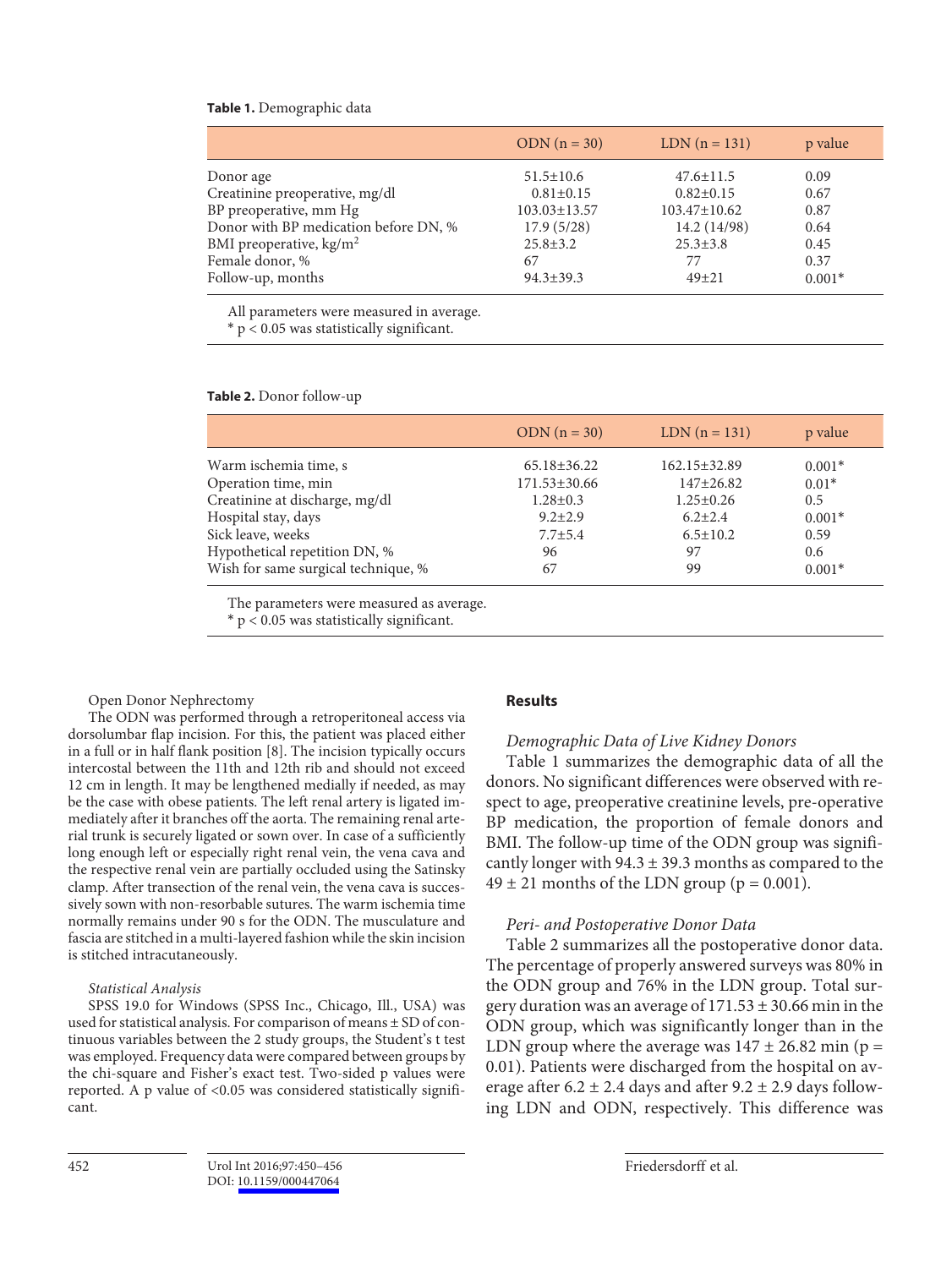|                                             | $ODN (n = 30)$    | $LDN (n = 131)$    | p value  |
|---------------------------------------------|-------------------|--------------------|----------|
| Creatinine (1 year), mg/dl                  | $1.27 \pm 0.2$    | $1.17 \pm 0.21$    | 0.07     |
| Creatinine (4 years), mg/dl                 | $1.11 \pm 0.14$   | $1.12 \pm 0.27$    | 0.89     |
| Proteinuria, %                              | 23                |                    | $0.001*$ |
| $BP$ , mm $Hg$                              | $102.57 \pm 8.68$ | $104.29 \pm 10.93$ | 0.40     |
| Hypertension ( $\geq$ 140/80), %            | 8                 | 14                 | 0.52     |
| Increase BP medication after DN, %          | 21.4              | 25.5               | 0.29     |
| Fatigue syndrome, %                         | 17                | 8                  | 0.15     |
| $*$ p < 0.05 was statistically significant. |                   |                    |          |

# **Table 3.** Long-term effects of DN

highly significant ( $p < 0.001$ ). Another significant difference was observed for answers to the question about which surgical technique patients would the patient choose in case of a repeated nephrectomy, given the 2 options. Ninety-nine percent of donors in the LDN group responded that they would choose the laparoscopic approach again, whereas only 76% of patients in the ODN group replied that they would undergo the open nephrectomy again ( $p = 0.001$ ).

 At the time of the questionnaire, donors in the ODN group were aware of the fact that the quality of the LDN procedure was on par with the ODN procedure as well as the method of choice in many large kidney transplant centers.

 No significant differences between the groups was found for creatinine levels at the time of hospital release, duration of sick leave or the hypothetical repetition of live kidney donation.

# *Clavien–Dindo Classification*

 Grades IV and V complications did not occur in our study group. Altogether, 47 Clavien classifiable complications (17 after ODN and 29 after LDN) were recorded among the study group.

 The following percentual distribution was observed with Clavien grades I–III: grade I: 33% ODN vs. 12% LDN  $(p = 0.01)$ , grade II: 13% ODN vs. 8% LDN  $(p = 0.30)$ , grade III: 10% ODN vs. 2% LDN ( $p = 0.79$ ).

 Particularly noticeable was the high proportion of flank relaxation, chronic wound pain, wound healing disturbances as well as surgical correction of incisional hernias following ODN. Complications associated with the extraction wound on the flanks of patients occurred only sporadically after LDN. Blood transfusion rate was slightly increased following LDN in comparison with following ODN but without significant differences (5 vs. 3%).

 An operative revision was required for 3 donors from the ODN ( $n = 2$ : incisional hernia,  $n = 1$ : bleeding) and 2 donors from the LDN ( $n = 2$ : bleeding) groups. In cases of bleeding, small non-life-threatening intra-abdominal bleeds, which caused a decrease in the red blood count, were stopped. One female donor of the LDN group who required revision was diagnosed with a systemic heparin overdose, which was successfully antagonized with protamine. All LDNs were concluded as such, meaning no need for open conversion.

# *Long-Term Effects of Donor Nephrectomy*

 Table 3 summarizes follow-up care parameters, which are indicators for long-term consequences of live kidney donation. Patients were asked to indicate the progression of their creatinine levels, as determined via yearly checkups and possible proteinuria. The survey was sent to donors in 2011, thus on average 4 years and at least 1 year after live kidney donation. Serum creatinine and proteinuria were both determined during yearly routine checkups a year as well as 4 years after donation.

 One year following hospital release, the average donor serum creatinine parameter in the ODN group was  $1.27 \pm$ 0.2 mg/dl and  $1.17 \pm 0.2$  mg/dl in the LDN group (p = 0.07). The 4 year serum creatinine parameter averaged  $1.11 \pm 0.14$  mg/dl and  $1.12 \pm 0.27$  mg/dl in in the ODN and LDN group, respectively ( $p = 0.89$ ).

 Proteinuria was verified for 23% of donors from the ODN group but in merely 2% of donors from the LDN group. This difference was highly significant ( $p < 0.001$ ).

 BP is represented as a mean of systolic and diastolic values. The latest BP reading was determined via survey, which was available during the follow-up. Mean arterial pressure averaged 102.57 ± 8.68 and 104.29 ± 10.93 mm Hg in the ODN and LDN groups, repectively ( $p = 0.396$ ). Overall, 13% of all donors showed a systolic BP value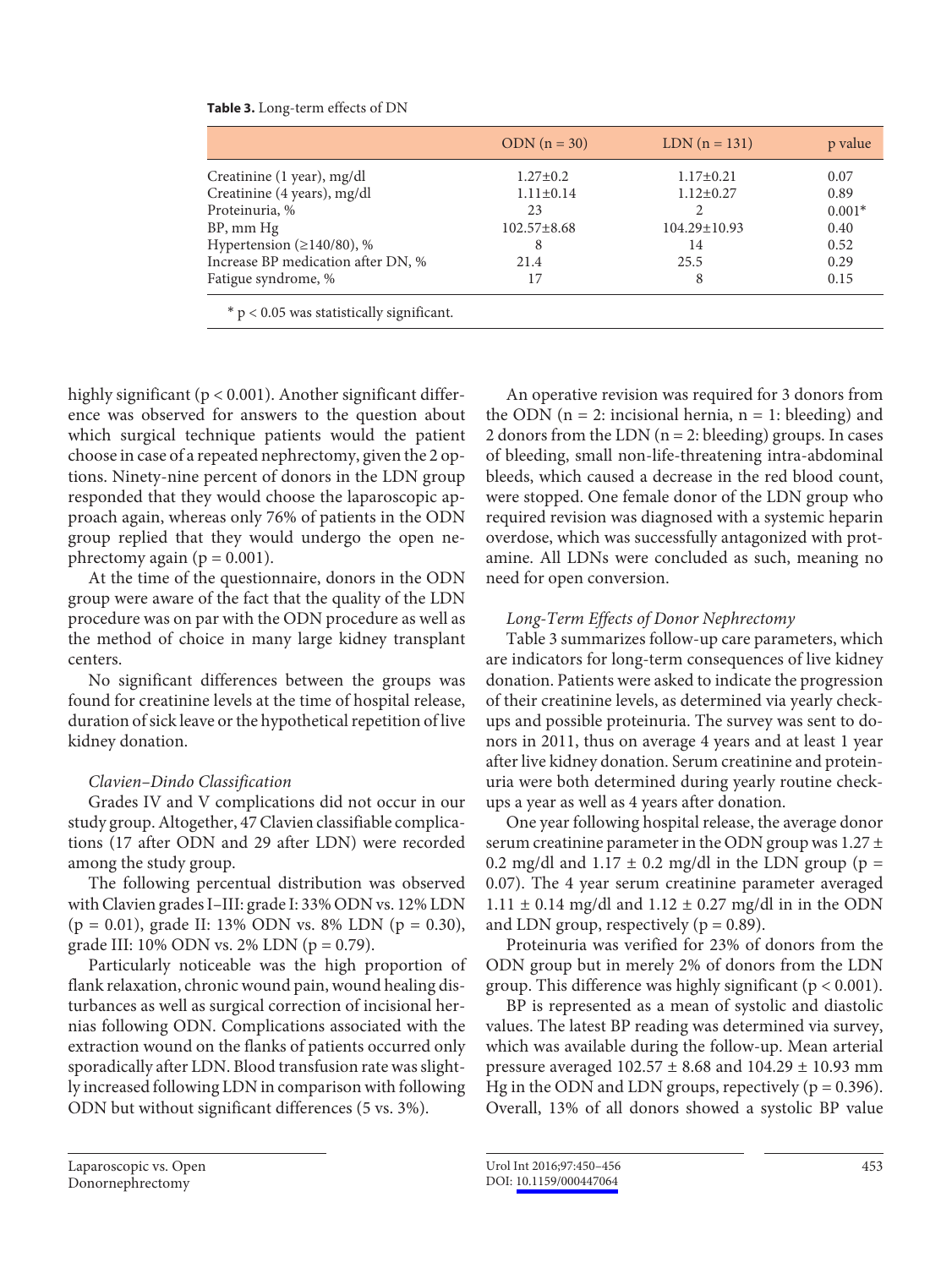>140/80 mm Hg, which by definition is categorized as hypertensive.

 In the timeframe between organ donation and followup, the proportion of donors with hypertension was 8% in the ODN group and 14% in the LDN group ( $p = 0.52$ ).

 The proportion of donors with an increase in BP medication after DN amounts to 21.4 and 25.5% in the ODN and LDN group, respectively ( $p = 0.29$ ). This cohort included donors who only began taking BP medication after DN as well as donors who had to increase their BP medication post DN.

 Symptoms of fatigue syndrome, such as mental or physical daytime tiredness, weakness or exhaustion with diminished drive, were declared by 17% of donors from the ODN group and 8% of donors from the LDN group  $(p = 0.152)$ .

# *Desire to Have Children after DN*

 Only one female donor from the ODN group, whose data for questioning was not available, was in a childbearing age. In total, 15 female donors in the LDN group (15% of all female donors in that group) were within the childbearing age. Two women (13%) in this age group had each an uncomplicated pregnancy and a healthy child after live DN. One of these pregnancies was induced through in-vitro fertilization. Furthermore, 2 more women (13%) reported an unfulfilled wish for a child, one of whom planned a pregnancy with the help of in-vitro fertilization. The remaining 11 women (73%) had no desire for a child after kidney donation. No unwanted pregnancies occurred in this group.

# **Discussion**

 A few years ago, the consensus was that living kidney donation does not pose a long-term health risk to the donor and post-donation life expectancy was similar to that in the normal population [1]. However, more recently, large studies described an increased long-term risk of end-stage renal disease among donors [9–11] .

 In their recent work, Grams et al. [12] combined demographic and health characteristics to estimate the projected long-term risk of end-stage renal disease among living kidney donor candidates. This new approach may help to improve donor selection in the future.

 In large transplant centers, the laparoscopic approach has overtaken the ODN due to its superiority in optimizing postoperative pain, reducing hospital stay, earlier recovery and return to the donor's daily routine, as well as an improved cosmetic result [13]. In addition, these advantages of LDN are not accompanied by inferior graft function [14, 15]. Most donors would choose the minimally invasive method in the hypothetical scenario of a repeated donation [16].

 In the present study, total operating time was significantly shorter in the LDN group. Nicholson et al. [13] reported an average operating time in the LDN group of 160 versus 150 min in the ODN group. Øyen et al. [17] required an average of 180 min for LDNs versus 140 min for ODNs with an average WIZ of 270 and 90 s for the LDN and ODN group, respectively. The shorter operating time in the LDN group is most likely a result of surgeon experience. Previously, we were able to show that total operating time and warm ischemia time for the pure laparoscopic non-hand-assisted DN significantly decreased along with surgeon experience [18] .

 All grade III Clavien complications included perioperative hemorrhage.

The rate of primary complications ( $\geq$ Clavien grade III) in our study is comparable with that from Mjøen et al. [19] . Patel et al. [20] reported a rate of 4.2% for major complications. In both studies, intraoperative organ injury and hemorrhage were reported as primary complications. The authors defined the following risk factors for primary complications after donation: obesity, smoking and age >50 years. Lucas et al. [21] compared outcomes after LDN and after hand-assisted LDN (HALDN). The complication rate was 0.7% in the LDN group and 0.9% in the HALDN group. Complications included a revision for postoperative hemorrhage (LDN) and a wound infection (HALDN) [21] .

 Two out of 30 patients in the ODN group required revision of an incisional hernia. No incisional hernias occurred after LDN. Dolce et al. [22] reported the same number of hernias after both ODN and LDN.

 In the present study, the duration of sick leave was not different between the 2 groups. This is in line with previous results from Nicholson et al. [13], who compared postoperative morbidity and time to return to work between ODN and LDN.

 Proteinuria indicates nephron hyperfiltration and may be an early indicator of renal parenchymal damage. A review by Garg et al. [23] describes independent risk factors, which may promote post-donation proteinuria, and showed that male donors were more prone to develop significant proteinuria than female donors. Furthermore, they stated that the extent of proteinuria following live donation is dependent on duration of postoperative follow-up [23]. In the present study, the incidence of proteinuria was significantly higher in the ODN group com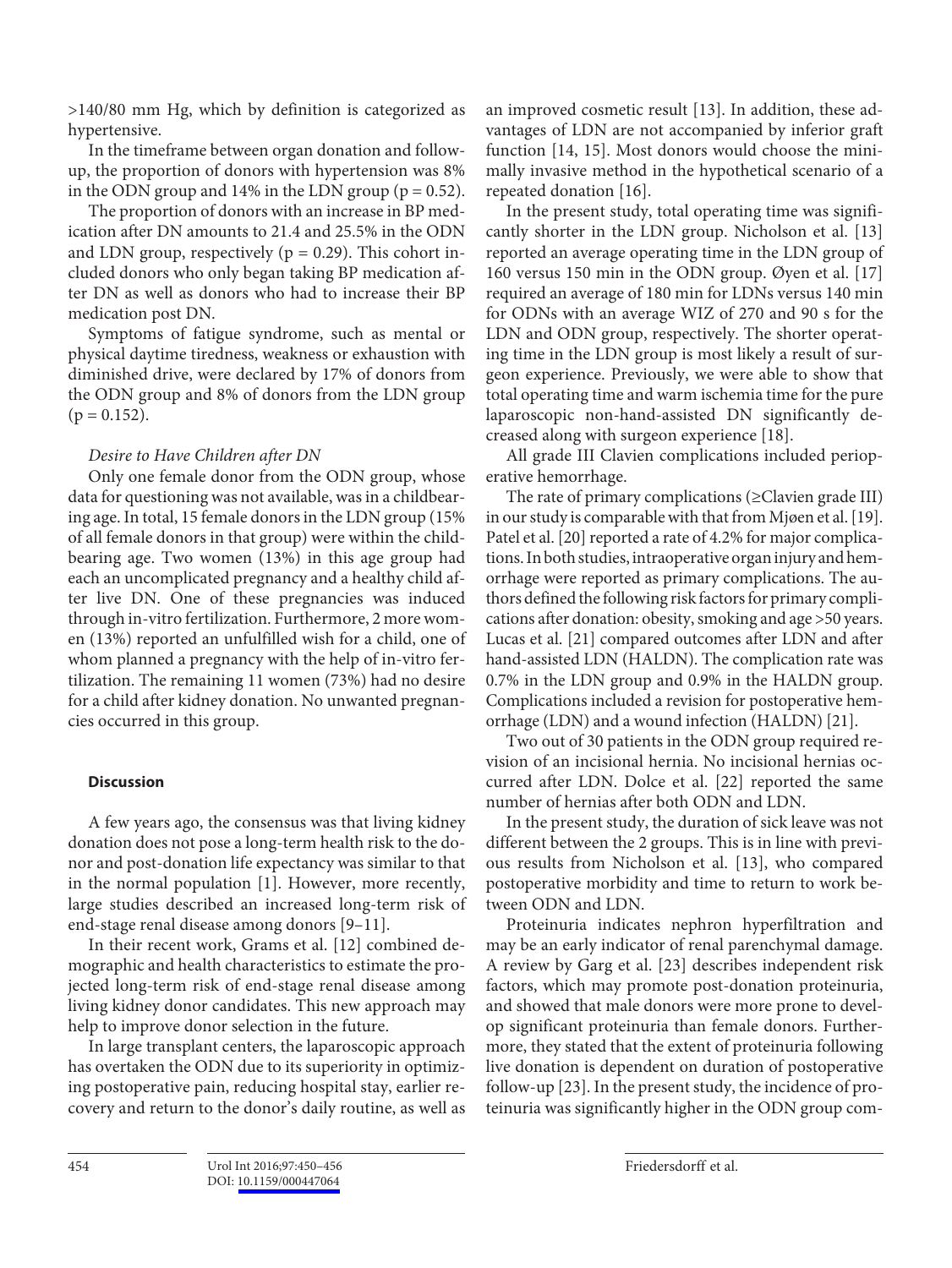pared to the LDN group ( $n = 6$ : ODN vs.  $n = 2$ : LDN,  $p =$ 0.001).

 Mean arterial BP at the time of postoperative follow-up was within a physiologic range and averaged  $102.57 \pm 8.68$ mm Hg in the ODN group and  $104.29 \pm 10.93$  mm Hg in the LDN group without any significant difference between groups ( $p = 0.396$ ). The proportion of patients who developed post-donation hypertension requiring medical treatment was comparable between groups. When looking at both cohorts 13% of donors showed increased BP measurements following DN. Previous studies have investigated the long-term effects of DN on BP independent of the surgical technique used. Segev et al. [24] and Berber et al. [25] reported in their follow-up that after 6 or alternatively 5 years post donation, 7% of donors had developed hypertension [24, 25] . Berber et al. [25] concluded that in contrast to the general population the incidence of hypertension was greater in donors >55 years when follow-up was beyond 10 years. Naganuma et al. [26] compared the cardiovascular risk of live donors with patients, who underwent nephrectomy due to other reasons. They reported a hypertension rate of 23% of live donors and draw attention to the importance of diligent postoperative medical follow-up of the donor [26] . During their follow-up of 12 years, Ibrahim et al. [1] determined that 7% of live donors had newly diagnosed hypertension post donation. Furthermore, they found that the risk of hypertension correlates with age and the BMI value [1]. Hence, it seems that the risk factors for the development of hypertension after live kidney donation are similar to those present in the general population [1] . In the literature, the proportion of live kidney donors who had to be treated with antihypertensives post donation is described as 21-24% [1, 27]. In the present study, the proportion of live kidney donors who had to be started on antihypertensives or who had to increase their medications post donation was at 24.6%. Thus, our results do not differ from other published data in this regard. The development of hypertension is often caused multifactorial. Our results reiterate the need for proper post-donation medical care and for a healthy lifestyle in order to minimize long-term morbidity.

 Only a few studies on post-donation pregnancy rates exist [5, 6]. Reisaeter et al. [5] claimed a potentially higher risk for preeclampsia in pregnant women, who previously donated a kidney. In our study, 72% of donors in the LDN group and 67% of donors in the ODN group were women. Of these, 15 were in the child-bearing age range of 18–45 years at the time of donation.

 In total, 2 women each bore a healthy child without complications during pregnancy with one having pregnancy induced via in-vitro fertilization. Additionally, 2 women reported an unfulfilled desire to have children, one of whom was planning pregnancy via in-vitro fertilization. The remaining female donors had fulfilled their desire to have children. Some of the female donors donated a kidney to their own child, which was affected by renal disease, so that the decision not to have another child very likely precipitated out of these circumstances. These results show that postoperative child wish as well as pregnancy incidence among female kidney donors in the child-bearing age is rather low. Despite these preliminary retrospective data, female donors willing to become pregnant should be informed about the increased risk of post-donation preeclampsia.

 Questions surrounding fatigue as a long-term effect of live kidney donation was investigated by Kok et al. [28] . The researchers compared the open surgical technique (mini-incision DN) with the LDN and questioned their donors with the help of the Multidimensional Fatigue Inventory-20 (MFI-20). In particular, generalized and physical fatigue was significantly increased post donation compared to pre-donation. No difference was observed when comparing the effect of the surgical technique (mini-incision versus LDN on fatigue incidence [28] . de Groot et al. [29] showed a significant impact of post-donation fatigue on the donor's quality of life. For our study purposes, we extracted questions from the MFI-20 covering most of the important parameters such as physical or mental weariness, exhaustion and debility. While 17% of donors in the ODN and 8% of donors in the LDN group declared being fatigued, no significant difference was found between the 2 groups. Whether live organ donation promotes the development of fatigue syndrome could not be answered with the current data. Larger prospective studies are necessary to determine a possible link between the 2.

 We asked donors about their willingness to donate again in the hypothetical scenario of repeat donation. Overall 96% of donors would undergo live donor nephrectomy again. For the next question, donors had to choose which surgical technique (ODN vs. LDN) they would prefer in case of repeated surgery. Hereby, 99% in the LDN group stated that they would choose the same laparoscopic approach, while only 67% of donors in the ODN group, knowing about the alternative minimally invasive option, said they would repeat the open surgical technique again. This preference for the laparoscopic technique was highly significant and supports previous results by Giessing et al. [16]. In their study, 85% of donors who underwent LDN stated they would choose this